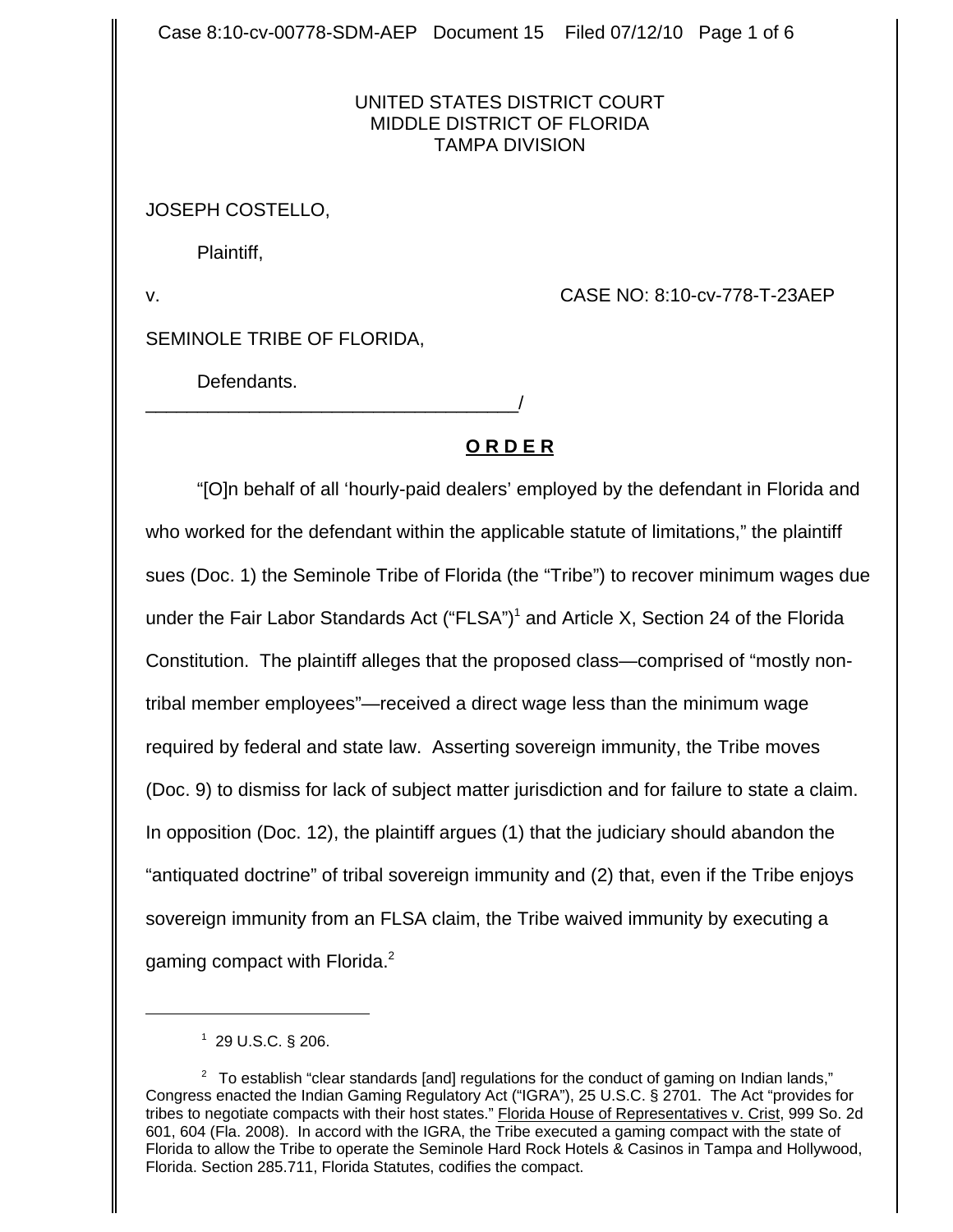#### I. Tribal Sovereign Immunity Persists

The plaintiff argues for abandonment of the "antiquated doctrine" of tribal sovereign immunity. Ironically, the plaintiff's response to the motion to dismiss highlights the futility of this argument. To support the "antiquity" argument, the plaintiff cites Kiowa Tribe of Oklahoma v. Manufacturing Technologies, Inc., 523 U.S. 751 (1998), which upholds tribal sovereign immunity. In Kiowa, the chairman of a tribe signed a promissory note in the name of the tribe to guarantee payment for shares of a technology company. The note specified no governing law but stated that "Nothing in this Note . . . limits the sovereign rights of the Kiowa Tribe of Oklahoma." Following the tribe's defaulting on the note, the technology company sued the tribe for breach of contract. Kiowa reverses the lower court's denial of sovereign immunity and holds that "[t]ribes enjoy immunity from suits on contracts . . . ." 523 U.S. at 760. Although acknowledging criticism of tribal immunity, Kiowa opts to "defer to the role Congress may wish to exercise in this important judgment." 523 U.S. at 758.

In Oklahoma Tax Commission v. Citizen Band Potawatomi Indian Tribe of Oklahoma, 498 U.S. 505 (1991), the petitioner "asked [the Court] to abandon or at least narrow the doctrine [of tribal sovereign immunity] because tribal businesses had become far removed from tribal self-governance and internal affairs." 523 U.S. at 759. Potawatomi upholds tribal immunity because Congress purposefully declined to abrogate the immunity, which promotes "tribal self-sufficiency and economic development." 498 U.S. at 510. Because "Congress has consistently reiterated its approval of the immunity doctrine," Potawatomi refuses to "modify the long-established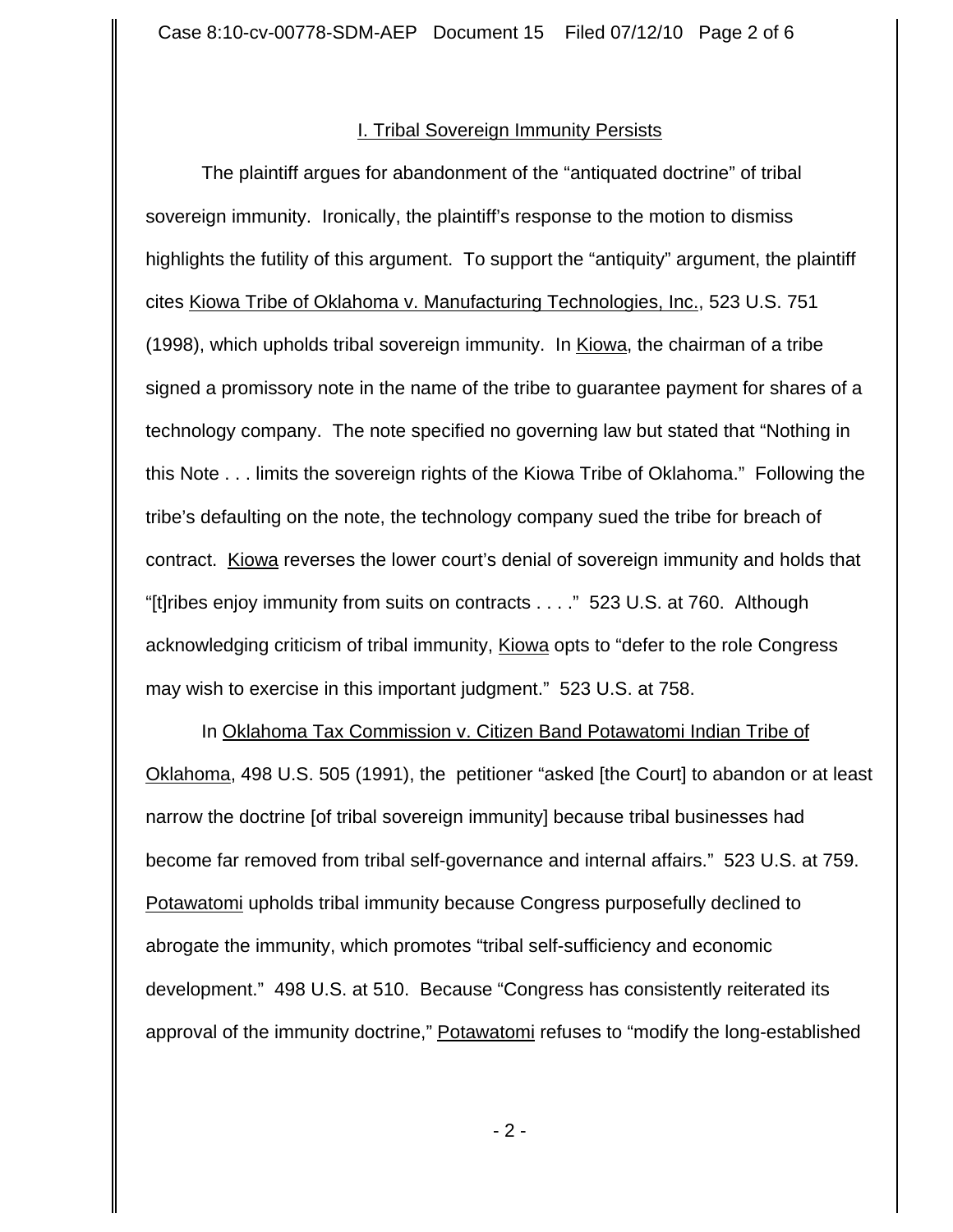principle of tribal immunity." 498 U.S. at 510. In sum, tribal sovereign immunity persists despite the criticism cited by the plaintiff. $3$ 

# II. The FLSA Applies to the Tribe but Contains No Express Abrogation of Immunity

"A general statute presumptively governs Indian tribes and will apply to them absent some superseding indication that Congress did not intend tribes to be subject to that legislation." Florida Paraplegic Association, Inc. v. Miccosukee Tribe of Indians of Florida, 166 F.3d 1126, 1129 (11th Cir. 1999). However, "whether or not a tribe may be subject to a statute and whether or not a tribe may be sued for violating a statute are 'two entirely different questions.'" Lobo v. Miccosukee Tribe of Indians of Florida, 279 F. App'x 926, 927 (11th Cir. 2008) (quoting Florida Paraplegic, 166 F.3d at 1130). Lobo holds that the FLSA constitutes a "general statute" applicable to a tribe but that a tribe remains immune to an FLSA action unless the tribe "waives its immunity or Congress expressly abrogates it." Lobo finds that the text of the FLSA contains "no . . . indication that Congress intended to abrogate the tribe's immunity to suit." 279 F. App'x at 927. Although the FLSA "applies," the Tribe retains immunity absent an effective waiver.

<sup>&</sup>lt;sup>3</sup> The plaintiff relies exclusively on Justice Kennedy's majority opinion in Kiowa, 523 U.S. 751, 757-58 (1998), which states:

There are reasons to doubt the wisdom of perpetuating [tribal immunity]. At one time, the doctrine of tribal immunity from suit might have been thought necessary to protect nascent tribal governments from encroachments by States. In our interdependent and mobile society, however, tribal immunity extends beyond what is needed to safeguard tribal self-governance. This is evident when tribes take part in the Nation's commerce. Tribal enterprises now include ski resorts, gambling, and sales of cigarettes to non-Indians. In this economic context, immunity can harm those who are unaware that they are dealing with a tribe, who do not know of tribal immunity, or who have no choice in the matter, as in the case of tort victims.

Although acknowledging that "[t]hese considerations might suggest a need to abrogate tribal immunity," Kiowa concludes that tribal immunity is "settled law" and "defer[s] to the role Congress may wish to exercise in this important judgment." 523 U.S. at 756. The plaintiff offers no reason to ignore the Supreme Court's conclusion that tribal immunity persists as "settled law."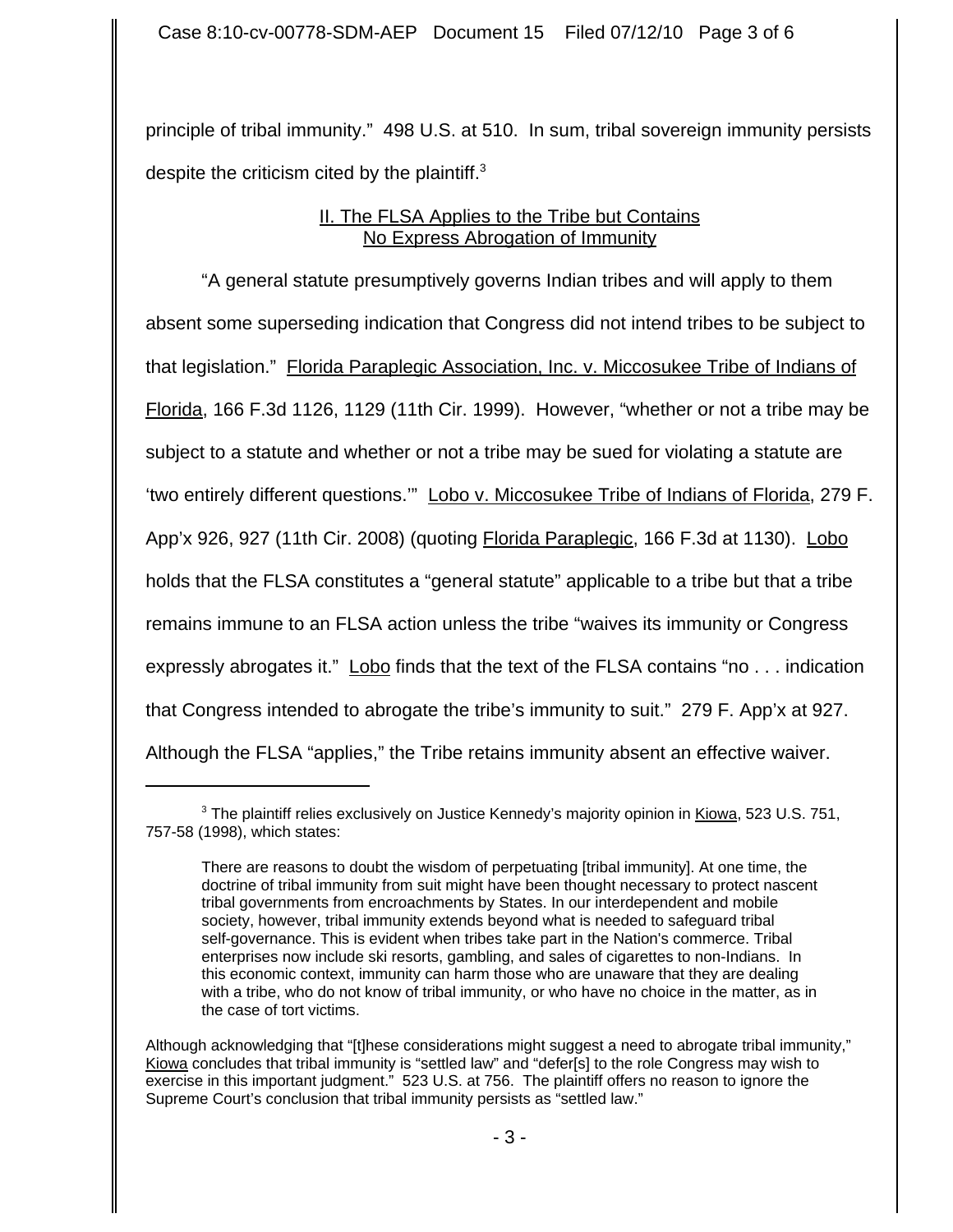# III. Waiver of Tribal Sovereign Immunity

 A waiver of sovereign immunity "cannot be implied but must be unequivocally expressed." Santa Clara Pueblo v. Martinez, 436 U.S. 49, 58 (1978) (quoting United States v. Testan, 424 U.S. 392, 399 (1976)). Although effective waiver of sovereign immunity requires no "magic words," a tribe's waiver must be "clear" and "unambiguous." See C & L Enters., Inc. v. Citizen Band Potawatomi Indian Tribe of Oklahoma, 532 U.S. 411 (2001); 498 U.S. at 509; Smith v. Hopland Band of Pomo Indians, 95 Cal. App. 4th 1 (Cal. Ct. App. 2002). The Tribe's sovereign immunity ordinance specifies the "exclusive method for tribal waiver of sovereign immunity." The ordinance states:

the consent of the Seminole Tribe of Florida to waive its immunity from suit . . . may only be accomplished through the clear, express, and unequivocal consent of the Seminole Tribe of Florida pursuant to a resolution duly enacted by the Tribal Council of the Seminole Tribe of Florida sitting in legal session. Any such resolution purporting to waive sovereign immunity . . . shall specifically acknowledge that the Seminole Tribe of Florida is waiving its sovereign immunity o[n] a limited basis and describe the purpose and extent to which such waiver applies. The failure of the Tribal Council resolution to contain such language shall render it ineffective to constitute a waiver of tribal sovereign immunity . . . .

Despite the absence of a resolution waiving the Tribe's immunity from an FLSA action, the plaintiff claims that the Tribe waived sovereign immunity by the gaming compact between the Tribe and Florida. Specifically, in Part XVIII of the compact,<sup>4</sup> the Tribe agrees to "comply with all federal and state labor laws, where applicable." The plaintiff construes this language as the Tribe's voluntary and express waiver of sovereign immunity. However, this language neither mentions nor alludes to tribal

<sup>4</sup> FLA. STAT. § 285.711, Part XVIII(G) (2009).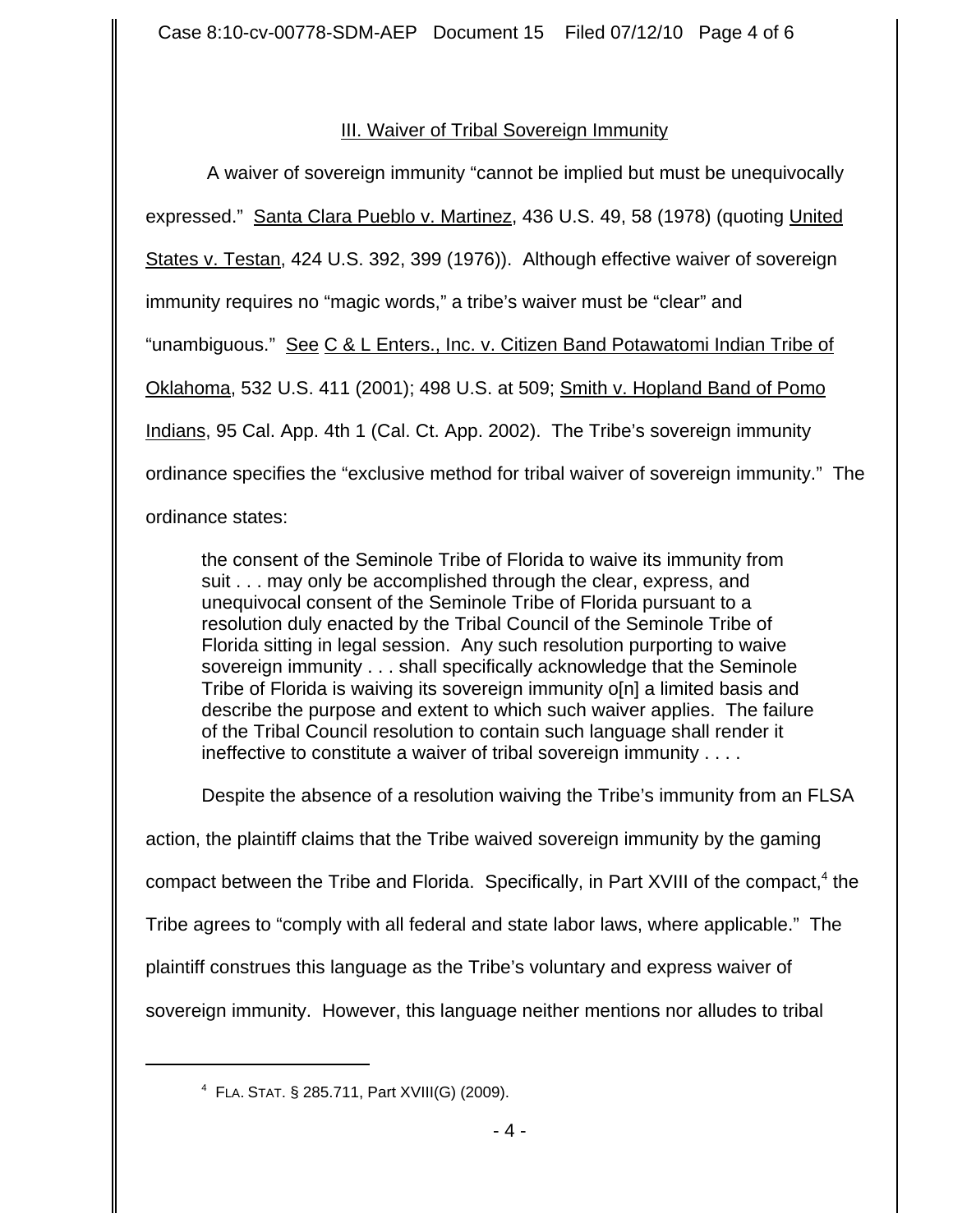sovereign immunity, waiver, or the like and perforce fails to "specifically acknowledge that the Seminole Tribe of Florida is waiving its sovereign immunity," as required by the ordinance.

The putative waiver is neither clear nor unambiguous—nor even detectable and the plaintiff's proposed construction of the gaming compact is implausible. The plaintiff's construction of the compact assumes that negotiators for the Tribe and for Florida, although cognizant of ninety years of tribal immunity and cognizant of the need for a clear and unambiguous waiver to overcome tribal immunity, intended the Tribe casually and silently to waive immunity by an attenuated implication from a single sentence that mentions neither immunity, nor waiver, nor lawsuits, nor enforcement, nor jurisdiction, nor anything of like kind. In fact, by requesting the Tribe's promise in the compact, Florida affirms the Tribe's immunity; absent tribal immunity, the agreement to comply with applicable law is superfluous because the parties are already bound to comply with "applicable law." By bargaining for the Tribe's promise to comply with applicable law, Florida perhaps achieves a contractual right to declare the Tribe in violation of the compact for failing to comply with applicable labor law, but neither Florida nor the plaintiff acquires the right to sue in federal court to remedy a violation of the FLSA.

Additionally, in Part VI, Section C, the Tribe establishes a non-judicial, tribal mechanism for resolving an employment dispute. By directing an employee to consult the Tribe's "Employee Fair Treatment and Dispute Resolution Policy," the Tribe provides the employee with an established channel to resolve a dispute. The availability of a remedy for a dissatisfied employee undermines the plaintiff's argument that the Tribe

- 5 -